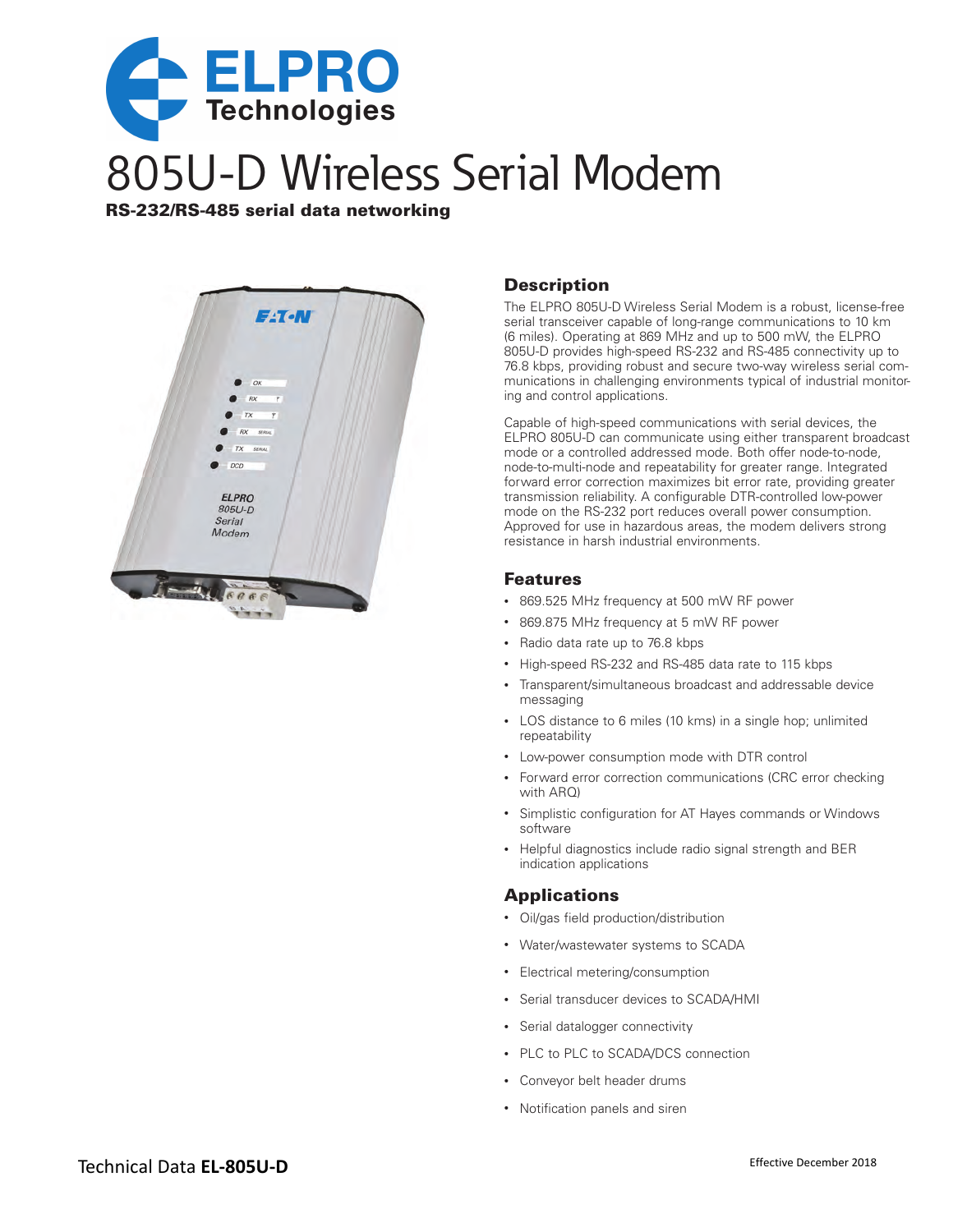# **Specifications**

| <b>SPECIFICATION</b>                  | <b>DESCRIPTION</b>                                                                  |
|---------------------------------------|-------------------------------------------------------------------------------------|
| <b>Transmitter and Receiver</b>       |                                                                                     |
| Frequency                             | 869.525 MHz, 869.875 MHz                                                            |
| Transmit power                        | 500 mW, 5 mW                                                                        |
| Transmission                          | Direct frequency shift keying (DFSK)                                                |
| Modulation                            | Frequency shift keying                                                              |
| Receiver sensitivity                  | $-106$ dBm $@$ 14.4 kbps, $-105$ dBm $@$ 38.4 kbps<br>-103 dBm @ 76.8 kbps (1% FER) |
| Channel spacing                       | Single 250 kHz channel                                                              |
| Data rate                             | 14.4-76.8 kbps                                                                      |
| Range (LoS)                           | 6 miles (10 kms) @ 500 mW ①                                                         |
| Antenna connector                     | 1 x female SMA standard polarity                                                    |
| <b>Serial Port</b>                    |                                                                                     |
| RS-232                                | DB9 female DCE; RTS/CTS/DTR/DCD (hardware<br>signals provided)                      |
| <b>RS-485</b>                         | 2-pin terminal block (max. distance 4000' (1.2 km), non-<br>isolated)               |
| Data rate (bps)                       | 1.2 kbps to 115.2 kbps, configurable                                                |
| Serial settings                       | 7/8 data bits, stop/start/parity, configurable                                      |
| <b>Protocols and Configuration</b>    |                                                                                     |
| System address                        | Configurable 8-bit value (0–255)                                                    |
| Protocols supported                   | Operating mode, radio, and serial settings                                          |
| User configuration                    | Windows software or AT Hayes commands via serial port                               |
| <b>LED Indicators and Diagnostics</b> |                                                                                     |
| <b>LED</b> indicators                 | Power/OK, radio TX/RX, serial TX/RX, DCD                                            |
| Reported diagnostics                  | RSSI measurements (dBm), bit error ratio (BER)                                      |
| <b>Compliance</b>                     |                                                                                     |
| <b>EMC</b>                            | EN 301 489-3                                                                        |
| RF (radio)                            | EN 300 220-2                                                                        |
| Hazardous area                        | ATEX Zone 2                                                                         |
| Safety                                | EN60950-1                                                                           |
| General                               |                                                                                     |
| Size                                  | 4.5" x 6.7" x 1.2" (114 mm x 140 mm x 30 mm)                                        |
| Housing                               | Powder-coated aluminum                                                              |
| Mounting                              | DIN rail                                                                            |
| <b>Terminal blocks</b>                | Removable, max. conductor 14 AWG, 0.09 in. <sup>2</sup> (2.5 mm <sup>2</sup> )      |
| Temperature rating                    | $-40$ to +140°F (-40 to +60°C)                                                      |
| Humidity rating                       | 0-99% RH noncondensing                                                              |
| Weight                                | 1.1 lbs $(0.5 \text{ kg})$                                                          |
| <b>Power Supply</b>                   |                                                                                     |
| Nominal supply                        | 10-30 Vdc, under/over voltage protection                                            |
| Average current draw                  | 70 mA @ 12V (idle), 50 mA @ 24V (idle)                                              |
| Transmit current draw                 | 350 mA @ 12V (1W), 250 mA @ 24V (1W)                                                |

## **Ordering**

| <b>PRODUCT CODE DESCRIPTION</b> |                       | <b>FREQUENCY RF POWER</b> |        |
|---------------------------------|-----------------------|---------------------------|--------|
| 805U-D-868-500M                 | Wireless serial modem | 869 525 MHz               | 500 mW |
| 805U-D-868-5mW                  | Wireless serial modem | 869 875 MHz               | 5 mW   |

**Note:** Available RF power and frequency may vary depending on country of application.

## Accessories

| <b>PRODUCT CODE</b>      | <b>DESCRIPTION</b>                                                                | <b>DATA SHEET</b> |
|--------------------------|-----------------------------------------------------------------------------------|-------------------|
| Antennas 900 MHz         |                                                                                   |                   |
| DG800-1                  | Whip antenna, SMA male, angle bracket,<br>-2 dBi gain, 3' (1m) coaxial cable      |                   |
| WH900-SMA                | Whip antenna, SMA male, -2 dBi gain                                               |                   |
| CFD890EL                 | Dipole antenna, SMA male, mounting bracket, 2<br>dBi gain, 16' (5m) coaxial cable |                   |
| SG900EL                  | Collinear antenna, N-type female, 5 dBi gain                                      |                   |
| SG900-6                  | Collinear antenna, N-type female, 8- dBi gain                                     |                   |
| YU6-870                  | Yagi antenna, N-type female, 9 dBi gain                                           |                   |
| YU16-870                 | Yagi antenna, N-type female, 15 dBi gain                                          |                   |
| <b>Cables</b>            |                                                                                   |                   |
| CC3/10/20-SMA            | Coaxial cable kit, 9.8' (3m)/ 32' (10m)/65' (20m),<br>N-type to SMA               |                   |
| CCTAIL-SMA-F/M           | Coaxial cable tail, 24" (600 mm), SMA to N-type,<br>female/male                   |                   |
| SER-DB9                  | Serial RS-232 cable, DB-9 male to DB-9 female<br>straight-through                 |                   |
| <b>Surge Diverters</b>   |                                                                                   |                   |
| CSD-SMA-2500             | SMA surge diverter for use with<br>CC10/CC20-SMA                                  |                   |
| CSD-N-6000               | Coaxial surge diverter, bulkhead N-type female<br>to N-type female                |                   |
| MA15/D/1/S1              | Power supply surge diverter, 240 Vac/15A                                          |                   |
| <b>IOP32D</b>            | Signal surge diverter, 2 x 2-wire/1 x 4-wire                                      |                   |
| <b>Power Supplies</b>    |                                                                                   |                   |
| PS-DINAC-12DC-OK         | DIN rail power supply; 100-250 Vac,<br>12 Vdc/2.5A                                |                   |
| PS-DINAC-24DC-OK         | DIN rail power supply, 85-264 Vac, 24 Vdc/2.5A                                    |                   |
| <b>Mounting Brackets</b> |                                                                                   |                   |
| BR-COL-KIT               | Mounting bracket kit for diplole and<br>collinear antennas                        |                   |
| BR-YAG-KIT               | Mounting bracket kit for Yagi antenna                                             |                   |
|                          |                                                                                   |                   |

**Note:** Specifications are subject to change.

 $\mathbb O$  Typical maximum line-of-sight range